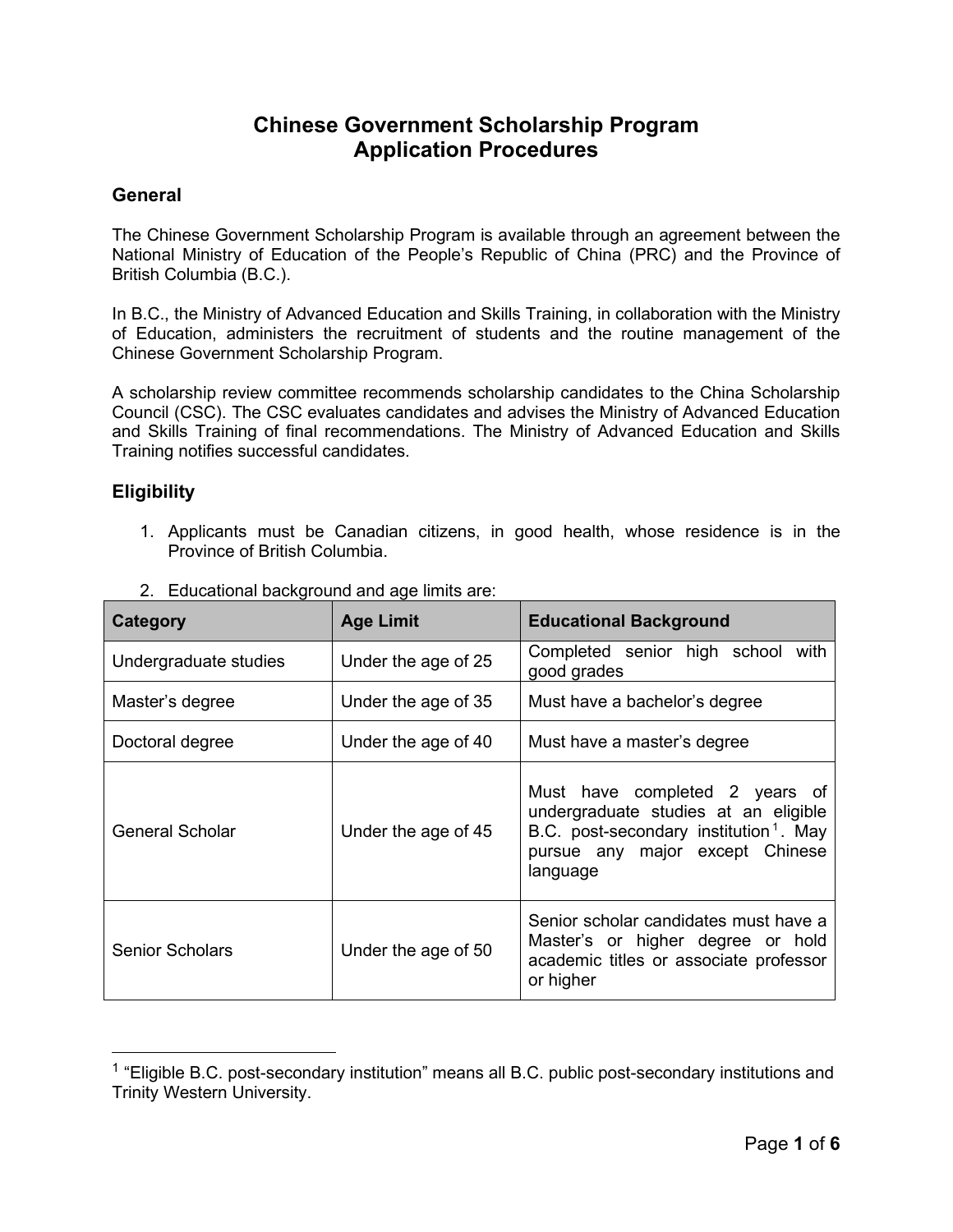### **Categories and Duration[2](#page-1-0) of Scholarships**

|    | <b>Study Program</b>          | Duration <sup>2</sup> of<br>Program | Duration <sup>2</sup> of Remedial<br><b>Chinese Language</b><br><b>Courses</b> | Duration <sup>2</sup> of<br><b>Scholarship</b> |
|----|-------------------------------|-------------------------------------|--------------------------------------------------------------------------------|------------------------------------------------|
| 1. | Bachelor's degree<br>students | $4 - 5$                             | $1 - 2$                                                                        | $4 - 7$                                        |
| 2. | Master's degree<br>students   | $2 - 3$                             | $1 - 2$                                                                        | $2 - 5$                                        |
| 3. | Doctoral degree<br>students   | $3 - 4$                             | $1 - 2$                                                                        | $3-5$                                          |
| 5. | General scholars              | 1                                   | 1                                                                              | Up to 2                                        |
| 6. | Senior scholars               | 1                                   | 1                                                                              | Up to $2$                                      |

The duration of the scholarships is determined by the CSC and set at the time of admission.

Applicants are requested to select up to three institutions including one specialty as personal preferences from the Chinese institutions designated by the National Ministry of Education of China, PRC. Please select the institutions with careful consideration. Future changes to this list are not permitted.

Applicants are strongly **recommended** to apply to institutions of choice to obtain a preadmission letter before submitting the Chinese Government Scholarship application to ensure they are accepted by one of the institutions of choice.

Please review the CSC website for a list of Chinese Institutions admitting students under the Chinese Government Scholarship Program at:

**<https://www.campuschina.org/universities/index.html>**

<span id="page-1-0"></span><sup>2</sup> Duration is stated in years.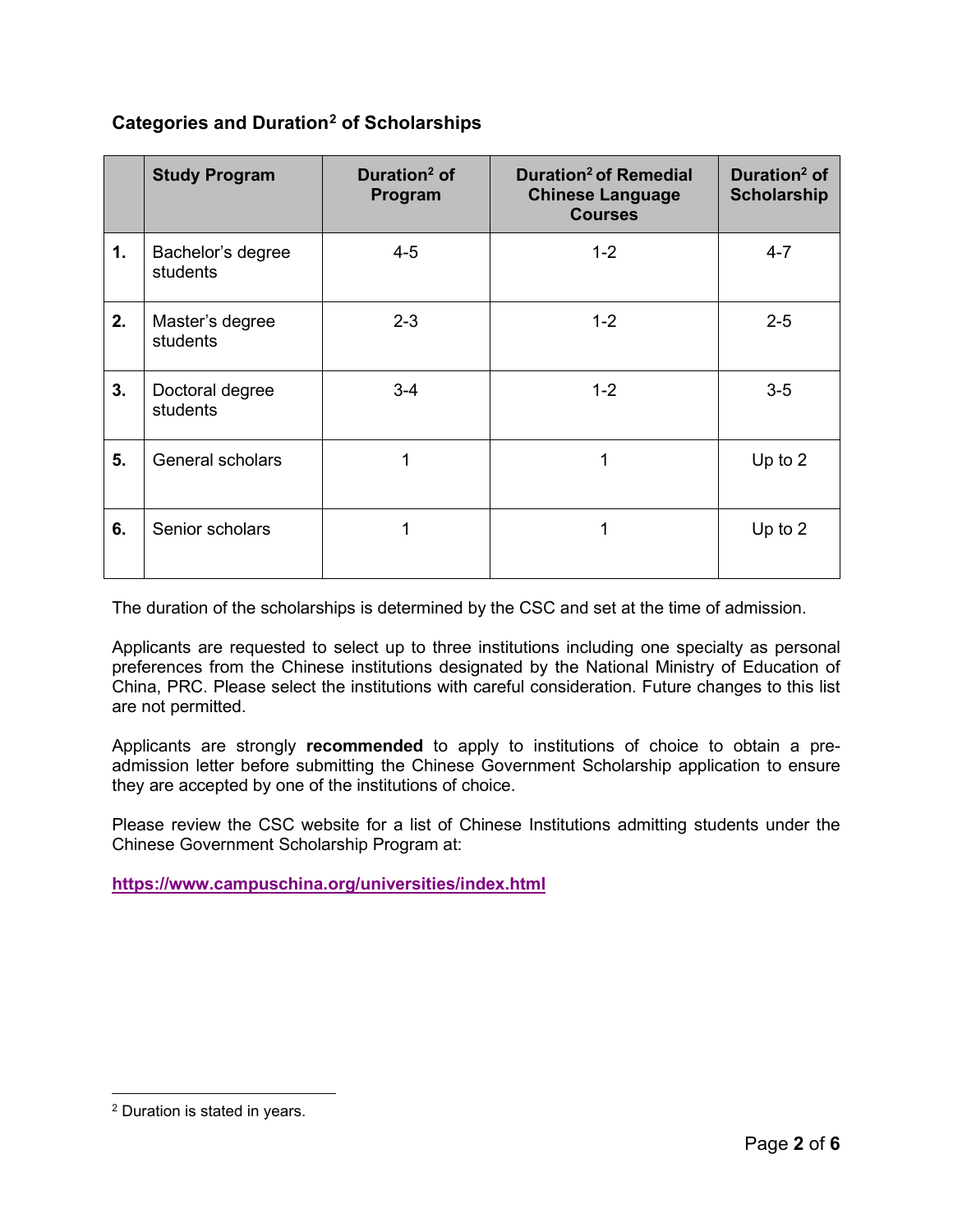#### **Application Deadline for the 2022 Academic Year**

The deadline for receiving applications for the 2022 academic year (commencing September 2022) is **February 11, 2022**.

Applications should be mailed to:

Ministry of Advanced Education and Skills Training Strategic Policy and Initiatives Branch International Education Unit PO Box 9157 STN PROV GOVT 4th Floor - 835 Humboldt Street Victoria BC V8W 9H2 Canada Email: [AEST.CorporatePlanningInternationalandQualityAssurance@gov.bc.ca](mailto:AEST.CorporatePlanningInternationalandQualityAssurance@gov.bc.ca)

#### **Online Application**

An online application **must** be completed by each applicant prior to the deadline. A hard copy of the application must be included in the package sent to the International Education Unit in the Ministry of Advanced Education and Skills Training. The Chinese Government Scholarship Online Application is available at: [https://studyinchina.csc.edu.cn](https://studyinchina.csc.edu.cn/#/login)

**Reminder: All uploaded supporting documents must be clear, authentic and valid. Applicants are advised to use a professional device to scan all relevant documents. Unclear or unidentifiable uploaded materials may not be accepted.** 

The **Agency Number** for British Columbia applicants is **1242**, and please select **Program Category "Type A"** when applying for the scholarship.

#### **Value of Scholarships**

Full and partial scholarships are available annually.

**Full Scholarship:** A full scholarship covers tuition (or research) fees, basic learning materials, accommodation, living allowance, emergency medical care, comprehensive medical insurance for international students under the Chinese Government Scholarship program, a one-time settlement subsidy, and a one-time inter-city travel allowance.

**Partial Scholarship:** A partial scholarship covers tuition only. It may also include one or more items of a full scholarship (settlement subsidy and inter-city travel allowance excluded).

For detailed information regarding the value of the scholarships please view the Chinese Consulate's website at: <http://vancouver.lxgz.org.cn/vancouver/lxzg/lxzg/2021110804094026845/index.html>

**NOTE**: The cost of the flight to China is not covered in the full or partial scholarships under the Chinese Government Scholarship program. The Department of Education of Zhejiang Province, PRC, will provide \$1900 toward the cost of the flight to China for students who plan to study in Zhejiang Province, PRC.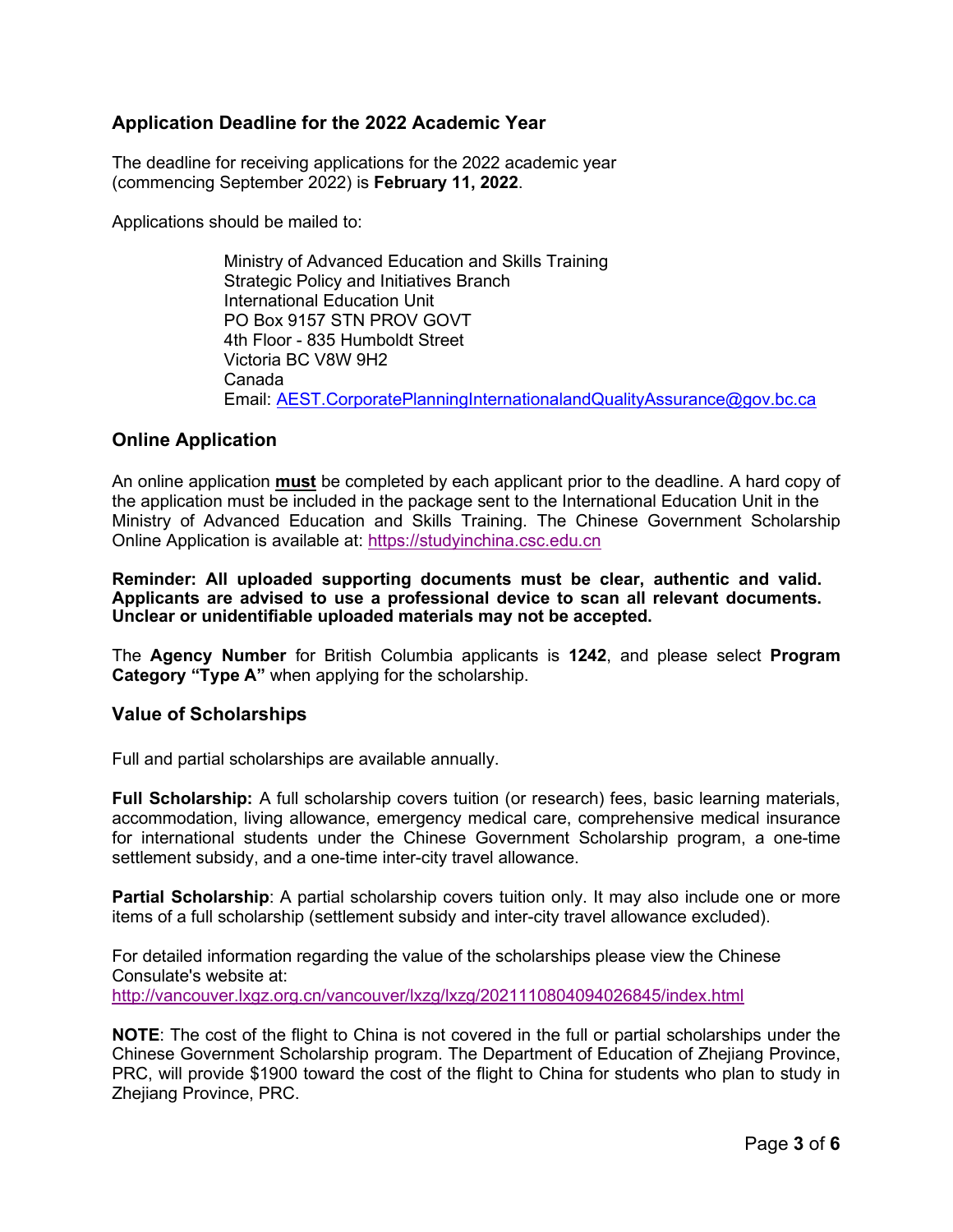#### **Application Materials**

Applicants must provide a hard copy of the following materials, following the submission of the online application.

- 1. **Application form** (completed digitally in English and printed off).
- 2. **A clear scanned copy of the applicant's passport data page** with the expiration date later than March 1, 2023. If the expiration date of the current passport does not meet the requirement, please apply for a new passport before submitting the application. Applicants who cannot apply for a new passport before submitting their application may submit a scanned copy of identity certificates or official documents containing the applicants' "English name, Gender, Nationality, Date of Birth" and other information.
- 3. **Notarized photocopy of any diplomas, certificates or degrees**. Documents in languages other than English must be translated into English and notarized.
- 4. **Official transcripts** from the most recent place of study, which could include either a senior high school or a post-secondary institution. The transcripts must be in an envelope sealed by the school or institution or it must be a notarized photocopy.
- 5. **A study or research plan** that describes the applicant's short and long-term study goals, including what areas of knowledge will be acquired during study and how applicants plan to make use of this knowledge in their future careers.
- 6. **Two letters of reference** in English on the attached letter of reference form. One of these letters must be from a person who has taught the applicant. Applicants for graduate studies and senior scholars must submit two letters of reference by professors or associate professors. Reference letters may be submitted as paper letters or electronically as a PDF copy of the reference letter. Paper letters should be sent by the referee to the applicant in an envelope the referee has sealed and signed. Alternately, PDF copies of the reference letter must be sent from the referee directly to [AEST.CorporatePlanningInternationalandQualityAssurance@gov.bc.ca.](mailto:AEST.CorporatePlanningInternationalandQualityAssurance@gov.bc.ca) The title of the email should be "Reference Letter: Chinese Government Scholarship Program." The email must include the applicant's name and the referee's contact details.
- 7. **Music and Fine Arts applicants** are requested to submit their own works. Applicants for music programs must submit a CD of works. Applicants for fine arts programs must submit their own works which include two sketches, two color paintings and two other works.
- 8. **Legal consent and guardianship documents** for applicants under the age of 18.
- 9. **A photocopy of the Foreigner Physical Exam Form completed in English** is required for applicants planning to stay in China for more than 6 months (the original copy should be kept by the applicant). Examinations must cover all the items listed in the [Foreigner Physical](http://vancouver.lxgz.org.cn/Portals/67/Foreigner%20Physical%20Examination%20Form-2021.pdf)  [Exam Form.](http://vancouver.lxgz.org.cn/Portals/67/Foreigner%20Physical%20Examination%20Form-2021.pdf) Incomplete records or those without the signature of the attending physician, the official stamp of the hospital or a sealed photograph of the applicants are invalid. Please select the appropriate time to take physical examination as the result is valid for only 6 months. Incomplete medical records or those without the signature of the attending physician, the official stamp of the hospital or a sealed photograph of the applicants are invalid.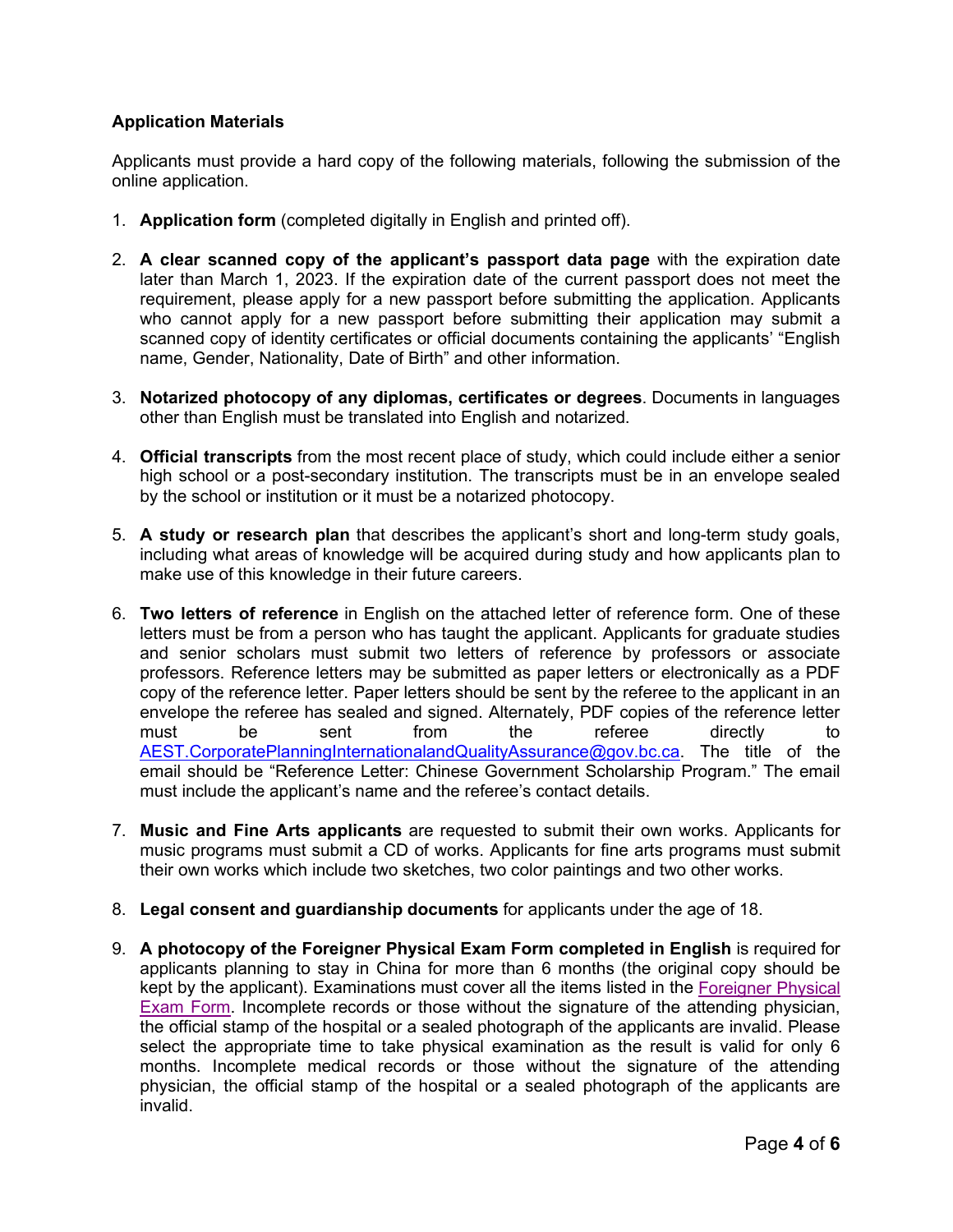10. **A copy of a criminal record check** that was issued by the [local police](https://www2.gov.bc.ca/gov/content/justice/criminal-justice/policing-in-bc/bc-police-forces) within 6 months prior to the submission date of the application.

#### **Please submit the following documents if applicable:**

- 11. **Pre-admission letters** from Chinese Government Scholarship institutions of choice.
- 12. **Language qualification certificate** (e.g., HSK certificates, IELTS or TOFEL report) for applicants who choose Mandarin as the teaching language.

**NOTE:** Applicants applying for undergraduate studies, general scholar or senior scholar categories are required to pass the HSK level 3. Applicants applying for the Master's degree or Doctoral degree categories are required to pass the HSK level 4.

**NOTE**: The recipients of the 2022 Chinese Government Scholarship may be required to take classes online due to the COVID-19 pandemic.

#### **Inquiries**

International Education Unit Ministry of Advanced Education and Skills Training Victoria BC Canada Phone[: \(778\) 698-9752](mailto:%20AEST.CorporatePlanningInternationalandQualityAssurance@gov.bc.ca) Email: [AEST.CorporatePlanningInternationalandQualityAssurance@gov.bc.ca](mailto:%20AEST.CorporatePlanningInternationalandQualityAssurance@gov.bc.ca)